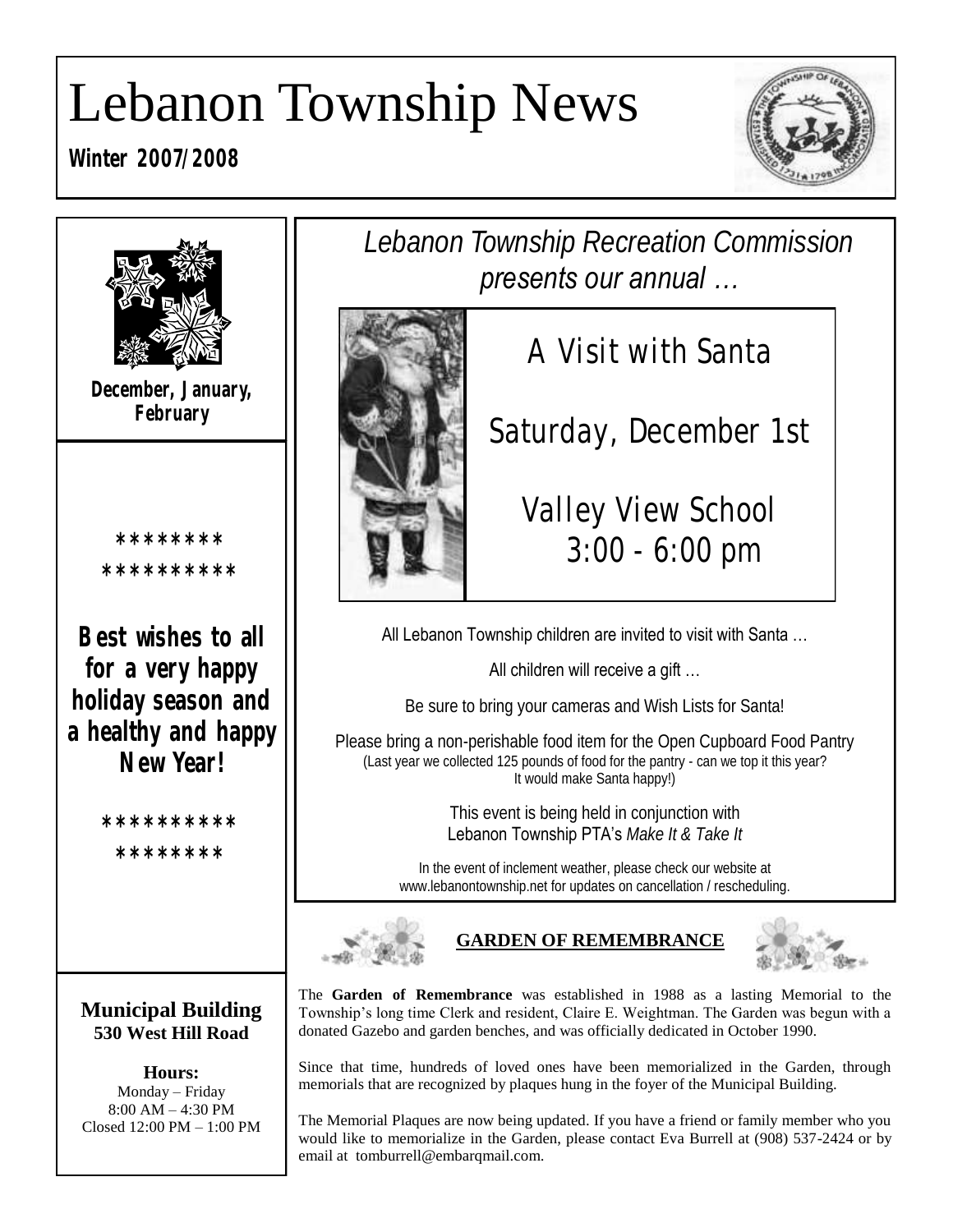### **Fire Department**



#### **2007 Fund Drive**

will have been sent. Please take a moment to look over the information and help support YOUR Fire Department.

#### **Pancake Breakfast**

The Lebanon Township Fire Department has been holding Pancake Breakfasts for over thirty years. This great tradition is held from 8:00 AM to Noon every second Sunday from October until June, at Station One on Anthony Road. The cost is \$5.00 for adults and \$3.00 for children under 10. All money raised supports the Lebanon Township Fire Department.

Directions to Station One on Anthony Road:

- 1. From the A&P in Califon, follow Sliker Road until it turns into Anthony Road (bear left onto Anthony). Follow Anthony Road. Watch for signs; the Fire House will be on the left.
- 2. From Point Mountain or Route 31, take Musconetcong River Road (Route 645) to Hollow Road. At the top of the hill, turn right onto Anthony Road. Watch for signs; the Fire House will be on the left.
- 3. From the Municipal Building or Hill Road, follow Red Mill Road to Newport Road. Make a right onto Newport and follow to the end (just past the Road Department Building). Turn left onto Anthony Road. Watch for signs; the Fire House will be on the left.
- 4. If you get lost call (908) 537-2838.

#### **Cash Raffle**

The Fire Department would like to thank you for your donations In the next newsletter, we will announce the winners of our 2007 and let you know that every bit helps. Thank you again for your Cash Give-away. The drawing was held on November 13 at the support. By the time you are reading this, our reminder mailing fire house. Please look for our 2008 Cash Raffle. Tickets will be on sale around May 15. The money will be divided in half with 50 percent going to the Fire Department and 50 percent going towards three prizes.

#### **Fall / Winter Safety Tips**

1. Smoke detectors: we have just set our clocks back and it is time to replace the batteries in your smoke detectors.

2. Do you have a fireplace? If yes, this is the perfect time to clean your fireplace and chimney.

3. Can we get to your house? Please make sure that if it is snowing or there is ice, that we can respond to your house if there is a fire.

4. Planning a fire? If you are planning a fire to burn brush, you must call (908) 689-7771 to get a permit to burn.

#### **Junior Fire Fighters Needed**

If you have a son or daughter between the ages of 14 and 18 who might be interested in becoming a Junior Fire Fighter, we'd like to hear from you. We can explain more about the Lebanon Township Fire Department and the responsibilities of a Junior Fire Fighter. Perhaps this could become a career path for your child. For more information, please call Steve at (908) 537-4454, or email smbisbee@comcast.net.

### **Recycling**

#### **Township Depot Continues**

The Township Recycling Depot is held on the **third Saturday of each month** from 8:30 AM to 11:30 AM behind the First Aid Squad and Municipal Buildings, 530 West Hill Road. Containers (aluminum, bi-metal, glass, and #1 and #2 plastics) can be commingled. Cardboard, newspapers and junk mail/ magazines should be bundled and tied separately. Household batteries can also be dropped off. Please observe the rules we're getting a lot of plastic that is not #1 or #2.

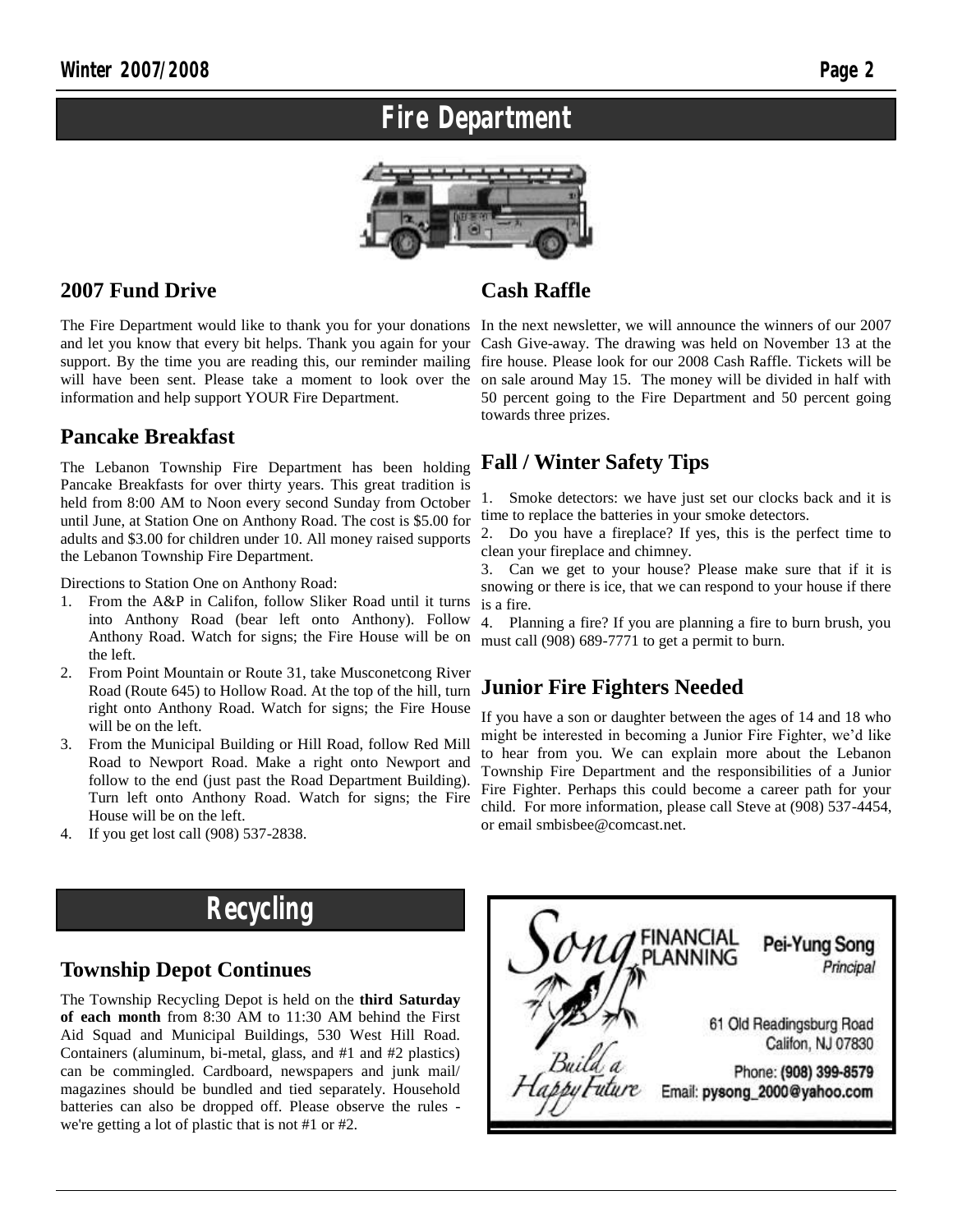### **First Aid Squad**

#### **Superbug: What You Need to Know**

In today's attention grabbing headlines about superbugs attacking the population, it is hard to tell the hype for the reality.

Drug resistant organisms have their origins in the widespread use of antibiotic. Over time, certain organisms were able to develop immunity to the drugs we were using to battle them. Several superbugs have been introduced in the past two decades. These superbugs include Vancomycin-Resistant Enterococcus (VRE), Multiple Drug Resistant Tuberculosis (MDR-TB), Extreme Drug Resistant Tuberculosis (XDR-TB) and Methicillin-Resistant Staphylococcus Aureus (MRSA).

MRSA is the current superbug grabbing the headlines. In reality, only .000005% of MRSA deaths are outside the hospital setting. And yet reports of incidents in the community are growing. Staph infections have been around for centuries and many people are unknowing host. Up to 40% of the population has staph in their noses. About 30-40% of people carry some form of the organism on their bodies. Most of the time they do not suffer any ill affect even though some of these staff infections are MRSA. There is no way of telling who is infected and who is not. Staph infections are spread by skin to skin contact. The average person has a 30% chance of coming in direct contact with the organism once a day.

Most of us have watched in horror as workers in biohazard suits have disinfected school rooms. This is unnecessary given that, when the children return, up to 40% of them will be carrying staph back into the classroom. Unbelievably, the greatest way to battle these superbugs is simply good hygiene. Old fashion soap and water or alcohol hand sanitizer is the bane of the superbug. Frequent hand washing and regularly showering are the easiest ways to protect yourself, along with washing your clothes, athletic uniforms, linens and towels. Always shower after going to the gym or competing in an athletic event. Never share towels, bar soap or razors. Open wounds such as cuts and abrasions should be kept clean and covered. Always practice good coughing and sneezing etiquette. When coughing or sneezing, do so in your sleeve, not your hand.

If wounds look infected, a medical assessment should be considered. At the earliest stages, the staph infection looks like an insect bite. It can eventually look more like a pimple and grow into a boil. As the infection becomes worse, the skin will become angry and red looking. The infected person may develop a fever at this point and be in danger of having the infection spread to the rest of their system. At that point, the infection could kill you. It is important not to let any infection get this far. Getting infected with MRSA is not a death sentence. It is important to remember that despite the hype, we can cure MRSA if the infection is accurately diagnosed early and properly treated.

#### **The Squad Needs Daytime Volunteers**

The squad is looking for members of the community available to

spend a few hours with us during the day.

If you are at home during the day and would like to make a positive impact on your community, come and join our day crew. Day crew hours run from 6:00 AM to 6:00 PM. We are looking for residents who can volunteer for four to 12 hours at a time to answer the call for help in our community. In return, you will get the satisfaction of helping your community in a significant way. In addition, the squad offers free training, tuition support and a pension plan.

The Lebanon Township First Aid Squad is a private non-profit emergency medical service that only covers our township. We were founded in 1967 with the sole mission of providing emergency medical service to the community free-of-charge. Last year, we answered the call for help almost 600 times.

Please help us continue our mission by joining us now. We meet the second Monday of the month at 7:30 PM at the squad building located next to the municipal building on West Hill Road. For more information, visit www.19Rescue.org.

**LTAA**

#### **Basketball Registration**

Registration for our 2008 Basketball season ends December 1. Co-ed basketball is offered for participants in grades 1 through 8. The season runs from January 5 through March 15. All games are played on Saturday mornings with one weekday evening practice each week (no weekday practice for Grade 1).

Registration forms can be found at www.lebanontownship.net. Contact Commissioner Jim Miller at (908) 832-7116 for additional information.

#### **New Board Members Needed**

The LTAA Board currently has two openings. The board is looking for residents interested in filling the positions of Treasurer and Softball Commissioner. Anyone interested should contact Jim Foran at (908) 825-9273.

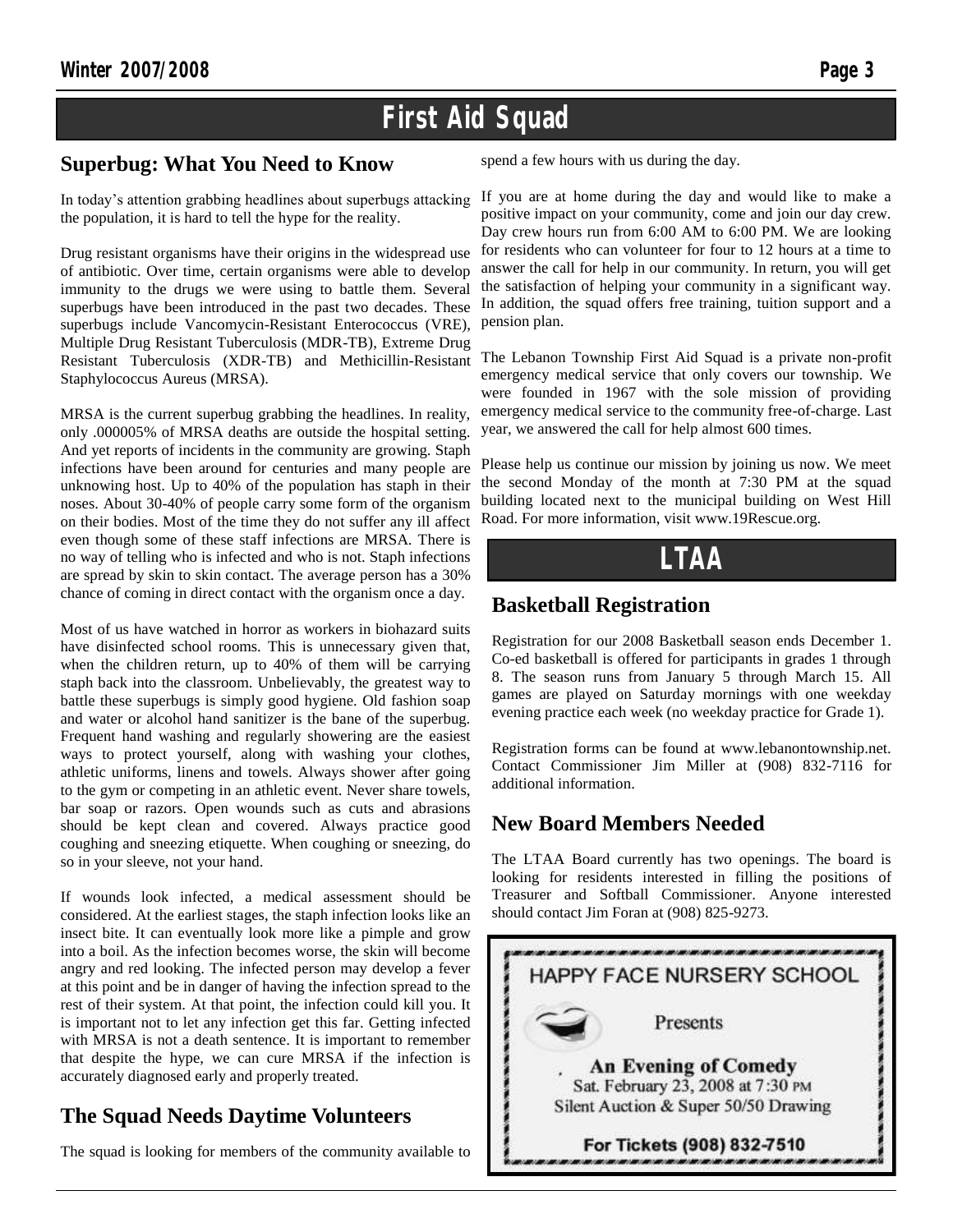

### $\sim$  Bringing You Home for the Holidays!  $\sim$





Please visit: www.weichert.com or www.realtor.com (Search by MLS#: 2452868) for a Virtual Tour.

### Your Dream Home Awaits at.... 18 Elk Ridge Road, Lebanon Township

Custom Southern-style Colonial home built in 2002 situated on 5.16 acres boasting meticulous detail and design. Featuring 10 foot ceilings on the main level, exquisite hardwood floors and an open floor plan, this home is both unique and inviting. Highlights include a grand entry foyer with curved staircase, formal dining room, library with built-ins, fireplace and wet bar area with wine cooler, dishwasher, cherry cabinetry and marble countertop. Enter the gournet country kitchen with cherry cabinetry, granite counters, stainless steel appliances and pantry room adjacent to a separate dining area with window wall. Relax in the family room by the raised hearth fireplace with marble surround and cathedral ceiling. Completing the first level is the office or possible 5th bedroom with full bath, the master retreat with fireplace, two walk-in closets and luxurious full bath with whidpool tub and large tiled walk-in shower. On the second level are three additional bedrooms - each with its own private bath, plus a media room adjacent to bedroom #2. The lower level offers a wet bar, media area, game area, music alcove, additional sitting area plus a 24 x 11 exercise room. This property has been professionally landscaped and features a front sitting porch, circular paved driveway, herb ganten off kitchen, rear paver patio 008-024743 and an in-ground pool and Booei court.





**Sales Representatives WEICHERT, REALTORS® Clinton Office** 908-735-8140 x256 (Office) 908-537-2424 (Residence) 908-334-1415 (Tom's Cell)



**Sales Representative WEICHERT, REALTORS®** Clinton Office 908-735-8140 x 230(Office) 908-310-0265 (Cell)



All Information Deemed Reliable But Not Guaranteed

Weichert

**Realtors**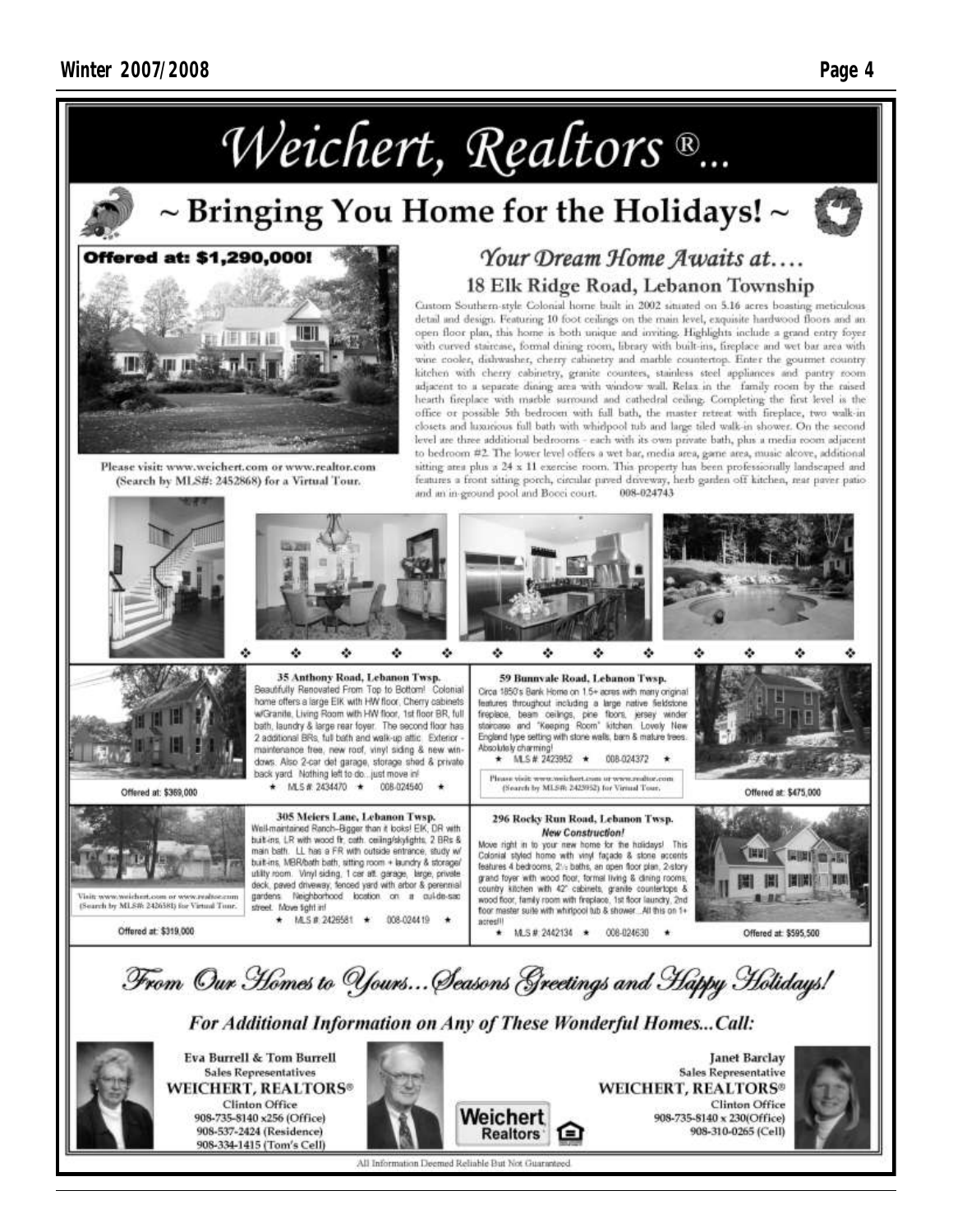### **Bunnvale Library**

#### **Winter at the Bunnvale Library**

Winter is here, and it's time to slow down, rest, and snuggle up with a good book. If you want to be with people while you read, come to cozy Bunnvale Library and settle into our comfortable reading chairs. If your children have reports to do, the library has the resources they will need, from internet access computers and the library's electronic reference databases, to books and encyclopedias. For preschoolers, we have Story Time on Fridays. It's a great place for children and their caregivers to make new friends.

This November, our display case held aprons and pie plates to set the mood for Thanksgiving dinner. We will display snowmen in December, old children's books and toys in January, and sweet little things for Valentine's Day in February.

We have seen many new faces recently. We will try to learn your names and interests so we can recommend items for you.

The new on-line library HOLD system is so easy to use and the items come so quickly that our library patrons are making good use of it. Everyone likes saving gas and having their books come to a close location for easy pick up. Our circulation figures attest to this fact. Below is a graph showing how much our circulation has grown in the past four years.

If you have some free time, please consider volunteering at the library. We could certainly use some extra help to keep up with our ever-increasing workload. Library hours are Wednesday from 1:00 - 8:00 PM, and Thursday, Friday, and Saturday from 10:00 AM - 5:00 PM. Please call Marie Taluba at (908) 638-8884 if you can help out.

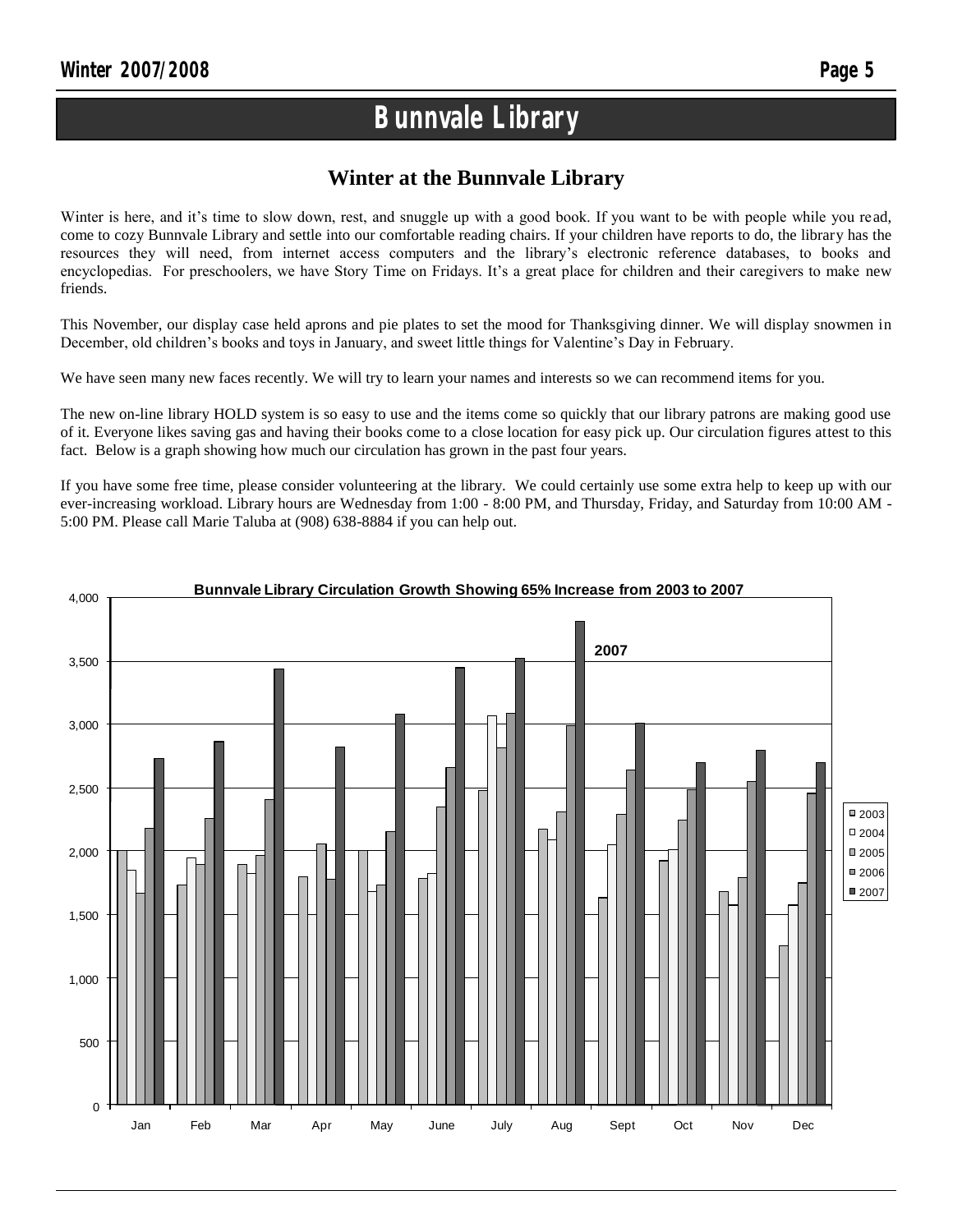### **Memorial Park**

#### **Sunday in the Park Car Show**

Dear Friends,

Many thanks to all those who participated in the eighth annual **Sunday in the Park Car Show**. Thanks to you, it was a great success. There were 210 cars, trucks, motorcycles and even farm tractors entered into the show, with \$13,500 raised in the process.

All proceeds from the show were turned over to the Park Committee for use in improving the Park.

The event could not have been a success without all our volunteers and without the generous support of our sponsors.

Thanks to all. Hope to see you next year.

Paul Spatz

#### **Halloween Madness**

#### **Thank you ….**

The children of Lebanon Township once again enjoyed a great Halloween celebration thanks to the combined efforts of many dedicated Halloween helpers. We appreciate everyone's contributions -- whether it was providing entertainment or providing an extension cord -- each part is vital to a successful evening. Watching the kids enjoy themselves there, and when they start the candy sorting at home, makes all the work worthwhile, yes?

Thanks again. Until next year... Boo!

#### **Food Pantry Donations …**

Many thanks to Cub Scout Pack 92 and the families of Lebanon Township for providing 437 pounds of donated food to the Open Cupboard Food Pantry in High Bridge as a result of the food collection held during Halloween Madness.

The food drive was started as a way to remind our children to think of those in need at a time when they are receiving so much (food, fun, CANDY!). It continues to be a great success and a testament to our community's dedication to reaching out to others.

You will want to know that our delivery came at a time when Open Cupboard's supplies are quite low. The number of families they serve continues to increase. So, we were able to meet a real need in our community. Once again, many thanks to all who participated.

Collette Evanko and Liz Burns Halloween Madness Co-Chairs

#### **Day in the Park**

The sixth annual Day in the Park was a huge success. The event, which was held on September 29, attracted over 1200 residents. It was a beautiful day with many wonderful activities for our local families. In the past, monies raised have built a children's playground and constructed a new bathroom/ concession facility. The event this year raised over \$20,000 which will be used to help expand and improve a youth athletic field, and develop shuffle board and bocce ball courts. Thanks to all of those who helped to make the day a huge success!





**Perception • Dagger • Wilderness System Emotion . Current Designs . Heritage Riot • Wavesport • Mainstream** 

Port Colden Mall . Rt. 57E, Washington, NJ Call 888-835-5295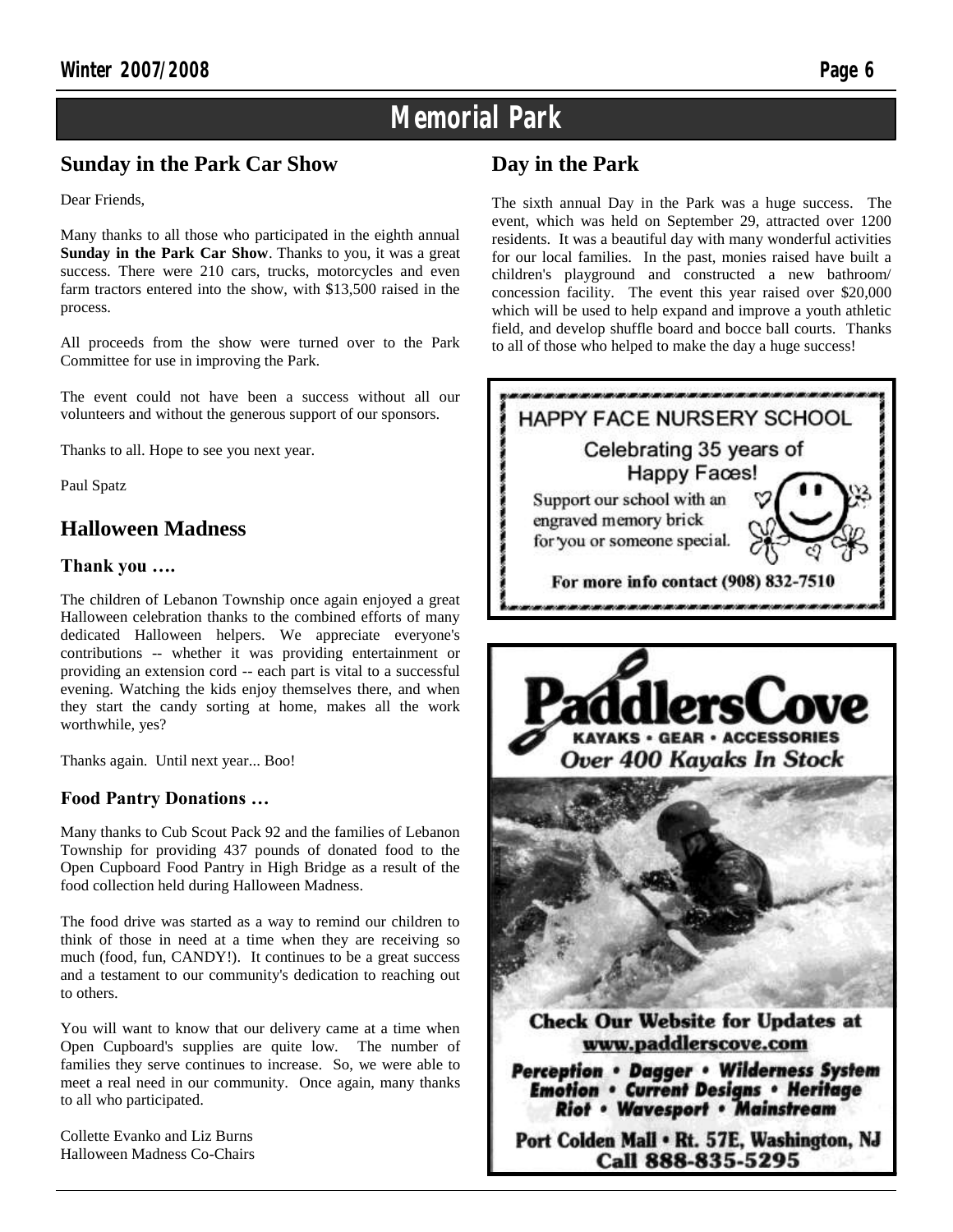### **Historians**

#### *A Look back at our Heritage ... By Ralph Lomerson Lebanon Township Historian*

#### **100 Hundred Years Ago, October 25, 1907, was Celebrated, The Opening Of the New Jersey Sanatorium for Tuberculosis Disease, On Mt. Kipp, in Lebanon Township**

For many years the matter of the state of New Jersey providing for its consumptive poor had been agitated before the matter assumed concrete form in the shape of legislative enactment. It was generally recognized that a person suffering from tuberculosis in its early stages, had a great deal better chance of recovering in a well-conducted sanatorium, under the constant supervision of competent physicians, then in his own home; and more so if he was in indigent circumstances.

Accordingly, during the legislative year of 1902 a bill was passed and signed by Governor Franklin Murphy. This bill provided for the establishment of the New Jersey Sanatorium for Tuberculosis Diseases, and further enacted that the government should be in the hands of a board of eight managers, of equal political standing, and that not less than one half of the board should be physicians in good standing.

The managers were authorized to select a site and cause suitable buildings to be erected thereon. The board of managers was made a corporation, with power to sue, to manage and control the property; to appoint a superintendent, and upon the latter's nomination, stewards, matrons, assistant physicians, and nurses, and of their own volition appoint such other employees, laborers and helpers as they may deem necessary. The site selected is an ideal one for a health resort. It has an elevation of 954 feet above sea level and the air is always pure and fresh.. Land was purchased from many local land holders. One farm was owned by the Lebanon Township Committee, used as the poor farm. The farm purchased from Jos. Fritts is where the buildings were erected. About 600 acres was purchased for the Sanatorium.

In a matter of history, it might interest the reader to know that a part of the site upon which the Sanatorium was erected was for more than a century the home of Jacob Banghart and his descendants. It is believed that Jacob arrived in this country at the port of Essington (Philadelphia) about 1749. It has been a story handed down through the family that they walked by foot, north through Pennsylvania, finding the best land already taken up by earlier settlers, crossed the Delaware River into New Jersey and made their way through the wilderness to the Spruce Run area, where they found the hilly and heavily wooded countryside so much like the homeland they had left that they decided to settle here. Mr. Banghart came from Rhinebeck, Germany, and was hired as a team driver by Allen and Turner at Union Forge, carting wood, iron ore and iron, and soon acquired a team of his

own. He remained with the iron company for eighteen years. His one son, George, purchased 300 acres next to his father's land, married Mary VanBuskirk, and had 10 children. Some of the children inherited these farms and continued farming.

The buildings erected were the East Ward, the Administrative Building West Ward, and the Service Building. The Service Building is the source of all the supplies for the institution, with two large twin boilers which supplied steam for the engines and heat for the buildings, two 50 and one 25 horse power engine, each with a dynamo attached direct. These furnished light for all buildings and grounds. About 125 patients can be accommodated comfortably. On the opening day, 13 patients were admitted.

Today this is the Hagedorn Geriatric center of Mt. Kipp, Lebanon Township.

### **Environmental and Open Space Commission**

#### **Recycling Pays!**

Recycling of common materials, such as paper, plastic, aluminum and tin, provides numerous benefits, including reducing the amount of solid waste that goes into landfills and conservation of natural resources. But, did you know the Township receives rebate money from the State based upon the weight of material that we recycle each year? Annual recycling tonnage reports are based on recycling from commercial and residential sources. This includes recyclables collected through the Township's recycling program and those that may be collected curbside bi-weekly by your local garbage hauler, such as Raritan Valley Disposal. This is just one more reason why recycling "pays"!

To find out more about this and other environmental issues in your community, please attend an Environmental & Open Space Commission meeting. Our meetings are held the first Monday of each month at 7:00 PM at the Municipal Building.

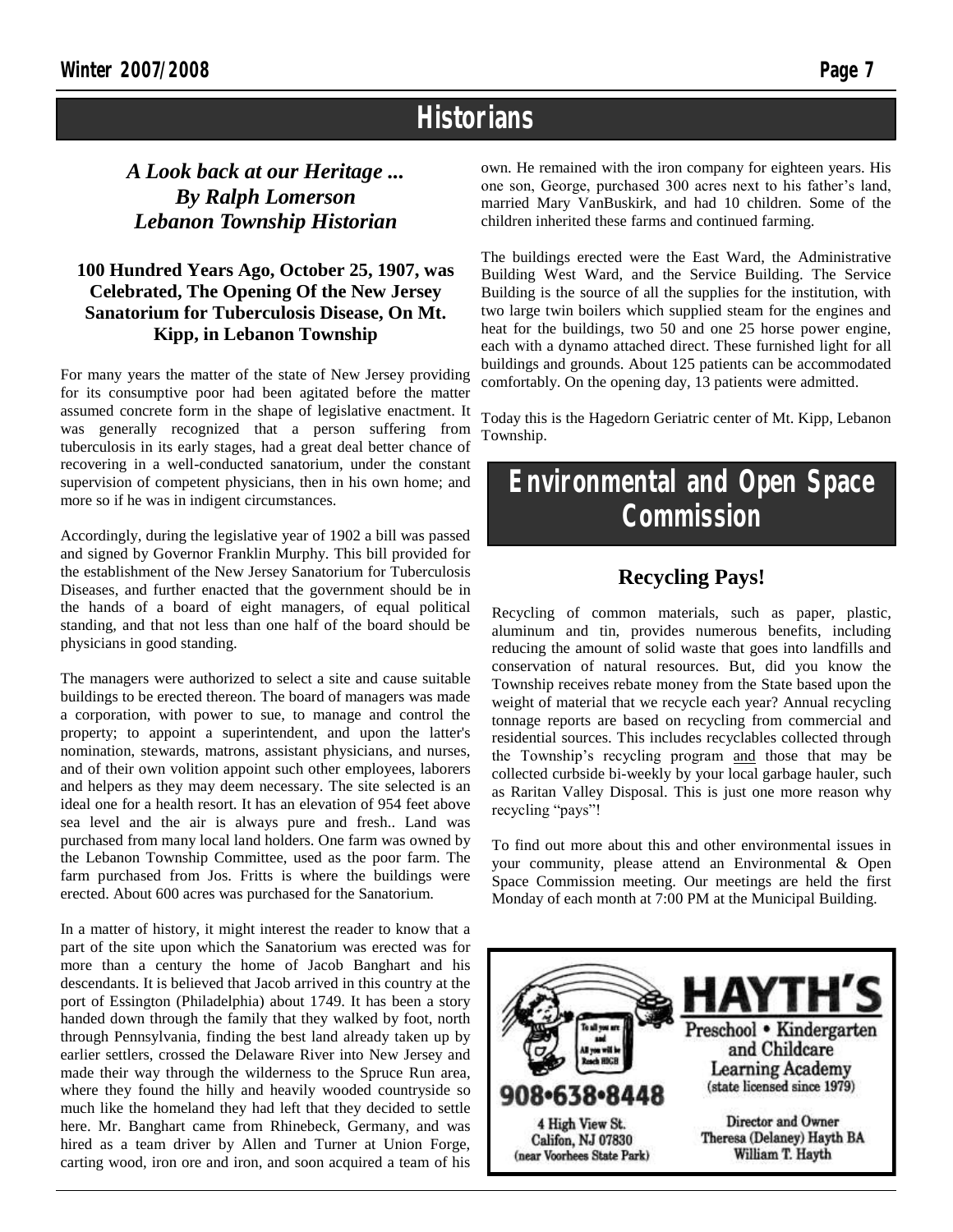### **Museum**

#### **TOWNSHIP OF LEBANON MUSEUM 57 MUSCONETCONG RIVER ROAD HAMPTON, NJ 08827 (908) 537-6464**



#### **BOTTLES, BOTTLES, BOTTLES Thru Dec. 29**

Milk bottles & other bottles displayed by Ralph Lomerson (our historian & Chairman of the Lebanon Township Historians, author & featured in PBS documentary on the oil industry) a man to know - stop by & see this great exhibit.

#### **A HAPPY HOLIDAY Dec. 8 from 1-5 PM**

Once again, we will celebrate the going out & coming in of a new year - Welcome 2008. The burgundy stew, punch & cookies will be for refreshment. Greet old friends & make new. Happy Holidays to you all!! - A bingo prize for a local nursing home is really appreciated.

#### **ALL WELCOME FREE**

The museum is supported by the Township of Lebanon under the guidance of the Township Historians and the general operating grants of the Hunterdon County Cultural and Heritage Commission.

Hours: Tuesday & Thursday 9:30 AM - 5:00 PM, Saturday 1:00 - 5:00 PM



### **Sharon Groben**

Realtor®/Sales Associate & Lebanon Township Resident Office 908-439-2777 ext. 150

Cell 908-303-9385 GoGroben@earthlink.net Visit my web site to view all the listings on the

Garden State MLS at SharonGroben.com



Weichert Oldwick Office. 126 Oldwick Road Oldwick, New Jersey, 08858

### Incredible Home & Huge Barn on 2.47 Acres!

Lebanon Township - Incredible home is loaded with character, lovingly maintained and updated. Spacious Kitchen renovated in 2006 with maple floors and cabinets, Corian™ counters, decorative tile backsplash, pantry and large eat in area with bay window. Spectacular Conservatory/Sunroom overlooking your private gardens is a great place to relax or entertain. Comfortable Living Room with hardwood floors, wet bar, sky light, beam ceiling, sliders to Patio area and fabulous fieldstone mantle which highlights the wood burning stove. First floor Master Bedroom features hardwood floors, ample closets, Master Bath and Sitting Room/Nursery, Finished walkout basement adds to your living space. Fantastic 2.47 acre lot with open & wooded rear yard containing lovely gardens with flowering fruit trees and huge barn! You'll love coming home! Offered at \$365,000





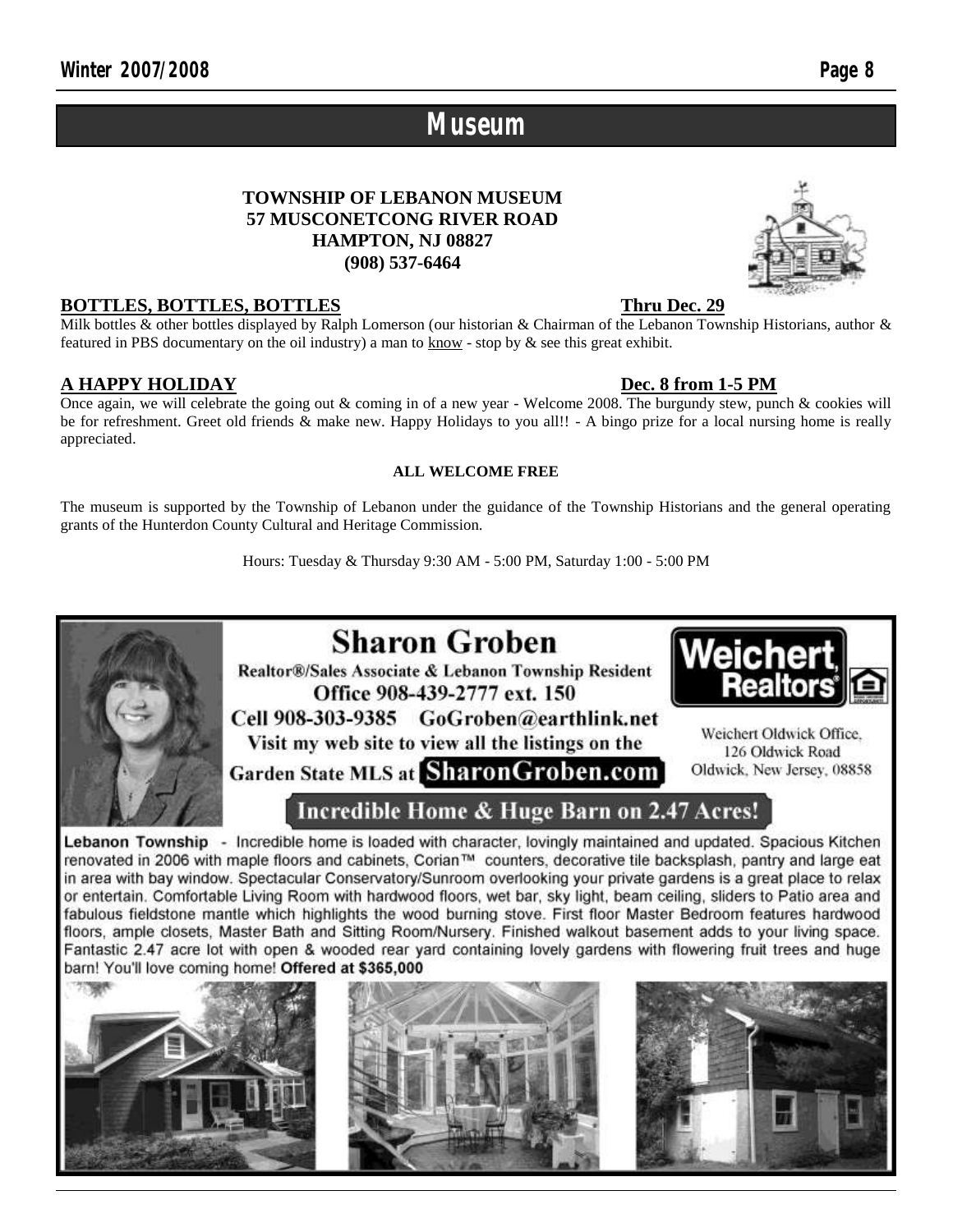### **Community News**



Meals on Wheels in Hunterdon, Inc. is a private, non-profit agency serving approximately 225 homebound seniors every day on twenty routes throughout Hunterdon County. We are one of the last meal delivery programs in the state of New Jersey to depend solely on volunteer drivers. In 2006, we served over 67,000 meals between all programs reaching 474 people. Our mission is to assist the homebound elderly/disabled of Hunterdon County maintain their independence by enhancing their nutritional health, thereby avoiding unwanted institutionalization.

Right now, Meals on Wheels **desperately needs volunteer drivers** in your area. Serve your homebound senior neighbors a hot noontime meal. The commitment to drive is only once a month. It will take only an hour or two once a month to get that good feeling of giving. Call (908) 735-8332 to offer your time or for more information.. Help us, help others. Many thanks.

#### **Food Drive for the Open Cupboard Food Pantry**

In response to seriously low supplies at the Open Cupboard Food Pantry, the Glen Gardner General Store has organized a Food Drive. The Food Drive will last through the end of the year.

The Food Pantry is located at 81 West Main Street in High Bridge and also includes a thrift shop run by, never enough, neighborhood volunteers. All of the proceeds from the thrift shop go to the Food Pantry. Although people have been very generous with thrift shop donations, there remains a huge demand for food and paper goods. Donations of nonperishables, canned foods, and paper goods are needed *all year round* to maintain an even flow of assistance to clients.

Donations may be brought directly to the Food Pantry or may be dropped off at the Glen Gardner General Store at 58 Main Street, Glen Gardner. Please contact Shelly Baluta at (908) 537 -2319 for additional information.

Thank you all for your kind efforts. Many of our neighbors will benefit from your generosity.

| <b>Professional All-Breed Pet Grooming</b><br>$\sim$ Since 1994 $\sim$<br><b>The Grooming Salon</b><br>Minglewood Kennels                                                                                                                        | Lic #13857                                                                                                                         | <b>ACKENZI</b><br><b>ELECTRIC</b><br>ELECTRICAL CONTRACTOR<br>RESIDENTIAL & COMMERCIAL<br><b>INDUSTRIAL</b>                                                                          |
|--------------------------------------------------------------------------------------------------------------------------------------------------------------------------------------------------------------------------------------------------|------------------------------------------------------------------------------------------------------------------------------------|--------------------------------------------------------------------------------------------------------------------------------------------------------------------------------------|
| Lisa Cerone<br><b>Grooming By Appointment</b><br>Owner/Groomer<br>83 Sliker Rd<br>Glen Gardner, NJ 08826<br>(908) 832-2104<br>Located in Lebanon Twp. 2 miles up from the Califon A&P (Rte 513) on Sliker Rd<br>http://www.minglewoodkennels.com | <b>RENOVATIONS</b><br><b>ADDITIONS</b><br>NEW CONSTRUCTION                                                                         | SERVING HUNTERDON COUNTY AND SURROUNDING AREAS<br><b>COMPUTER LINES</b><br>PHONE / FAX WIRING<br>CEILING AND ATTIC FANS<br>WASHERS, DRYERS, A/C LINES                                |
| <b>Academy of Ballet</b><br><b>Jeanette Peters</b><br>Director<br>Neighbors Plaza<br>427 Rt. 513<br>Califon, NJ 07830<br>Phone (908) 832-7627                                                                                                    | <b>SERVICE UPGRADES</b><br>OUT DOOR LIGHTING<br><b>GENERATOR BACK-UP WIRING</b><br>TROUBLE SHOOTING / REPAIRS<br>John J. MacKenzie | <b>TRACK &amp; RECESSED LIGHTING</b><br><b>SMOKE DETECTORS</b><br><b>IIOT WATER HEATERS</b><br>EFFICIENT, COURTEOUS SERVICE, QUALITY WORK<br><b>FREE ESTIMATES</b><br>(908) 638-8534 |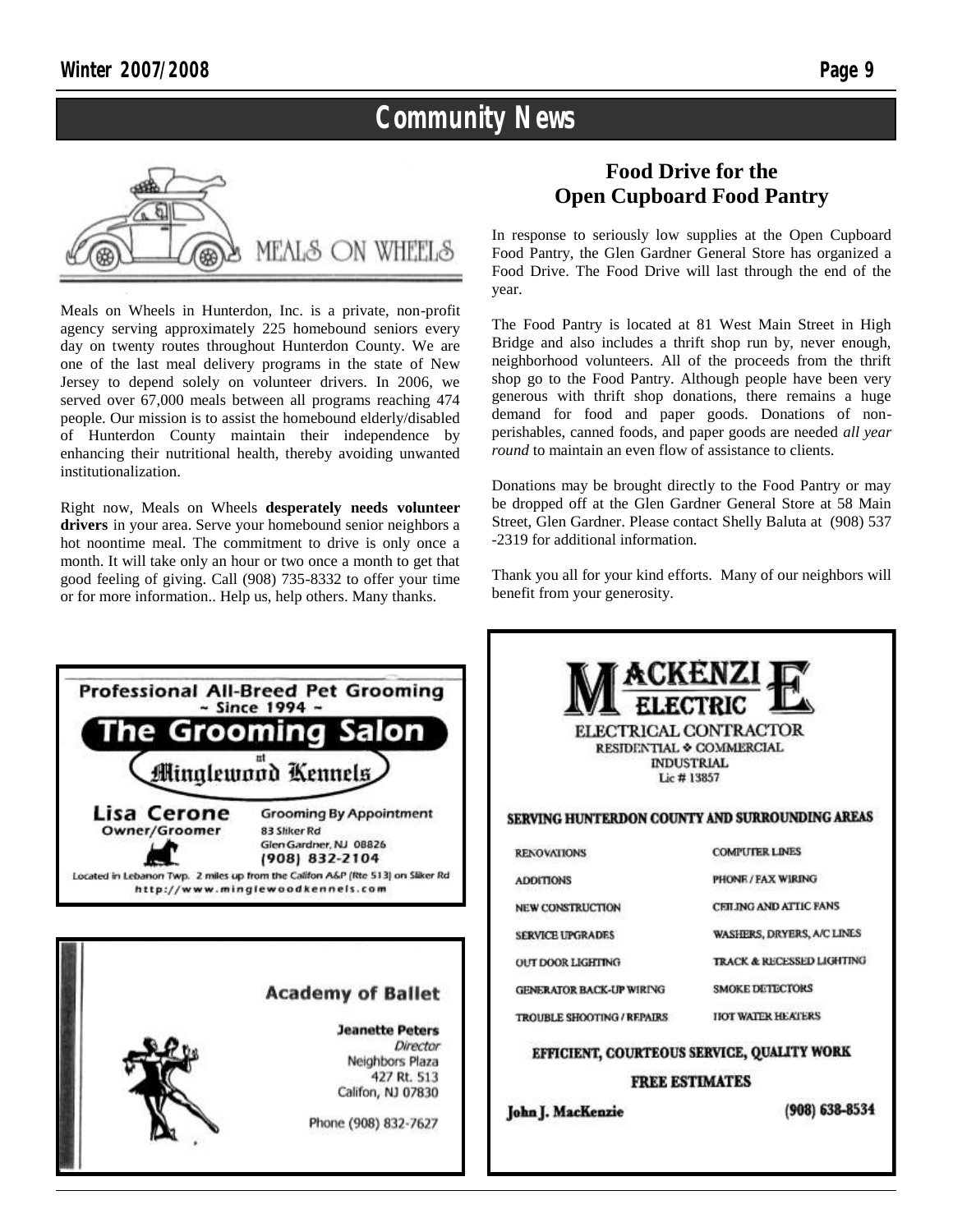### **Community News (cont.)**

#### **Lebanon Township Education Foundation Playground Fund Grows**

The Lebanon Township Education Foundation (LTEF) is currently raising funds to construct a new playground near the baseball fields at Valley View School and to construct a fun "fitness course" at Woodglen School. The first project will be the Valley View playground, which will cost approximately \$150,000. At Back to School Night in September, the LTEF reported over \$16,000 in the playground fund. The playground committee is pleased to share that, thanks to the support of many families in the community, our playground coffers are growing! The "stars" sold at Back to School Night raised \$250; we have received private donations of more than \$600; our golf outing at High Bridge Hills golf club raised approximately \$9,000; food concession at Halloween Madness raised about \$500; and we have received an anonymous sponsorship of our largest piece of playground equipment, the school age climbing structure, for \$32,000. These contributions have boosted our playground fund to over \$58,000!

Additional equipment sponsorship opportunities are still available:

School Age Space Station -- \$3,000 Preschool Jeep -- \$3,000 Preschool Playhouse -- \$5,000 Gazebo -- \$5,000 School Age Swing -- \$6,000 School Age Spinning Dish -- \$13,000 Preschool Play Structure -- \$15,000

The LTEF, a non-profit group dedicated to improving education for all township residents, would like to thank the community for their continuing support. Working together, we can provide Lebanon Township school children with safe, stimulating outdoor play environments that help them develop physically, socially, and intellectually.



For the last 28 years, Hayth's Preschool has been providing exceptional child-centered programs that are structured around the individual needs of each child. It is a place where wonderful memories are made.

#### **Programs Offered**

| $9:00 AM - 11:30 AM$<br>$9:00 AM - 12:15 PM$ | ** All programs are<br>a hands on approach                 |
|----------------------------------------------|------------------------------------------------------------|
| 7:00 AM $-$ 5:45 PM (full day)               | for every child. This<br>allows each child a               |
| 7:00 AM $-$ 12:15 PM (half day)              | multi-sensory<br>approach to grow<br>and develop life-long |
| $9:00$ AM $-3:00$ PM                         | skills. **                                                 |

11:45 AM – 3:00 PM + Kindergarten

#### **Before and after school Programs:**

Before and after school busing available for Lebanon Township School students in grades Kindergarten and up. Busing is available for AM and PM Kindergarten students.

Open enrollment! Call today to schedule a visit! We look forward to meeting you!





www.groendyke.net E-mail airgro@att.nct

295 Route 513, Califon, NJ 07839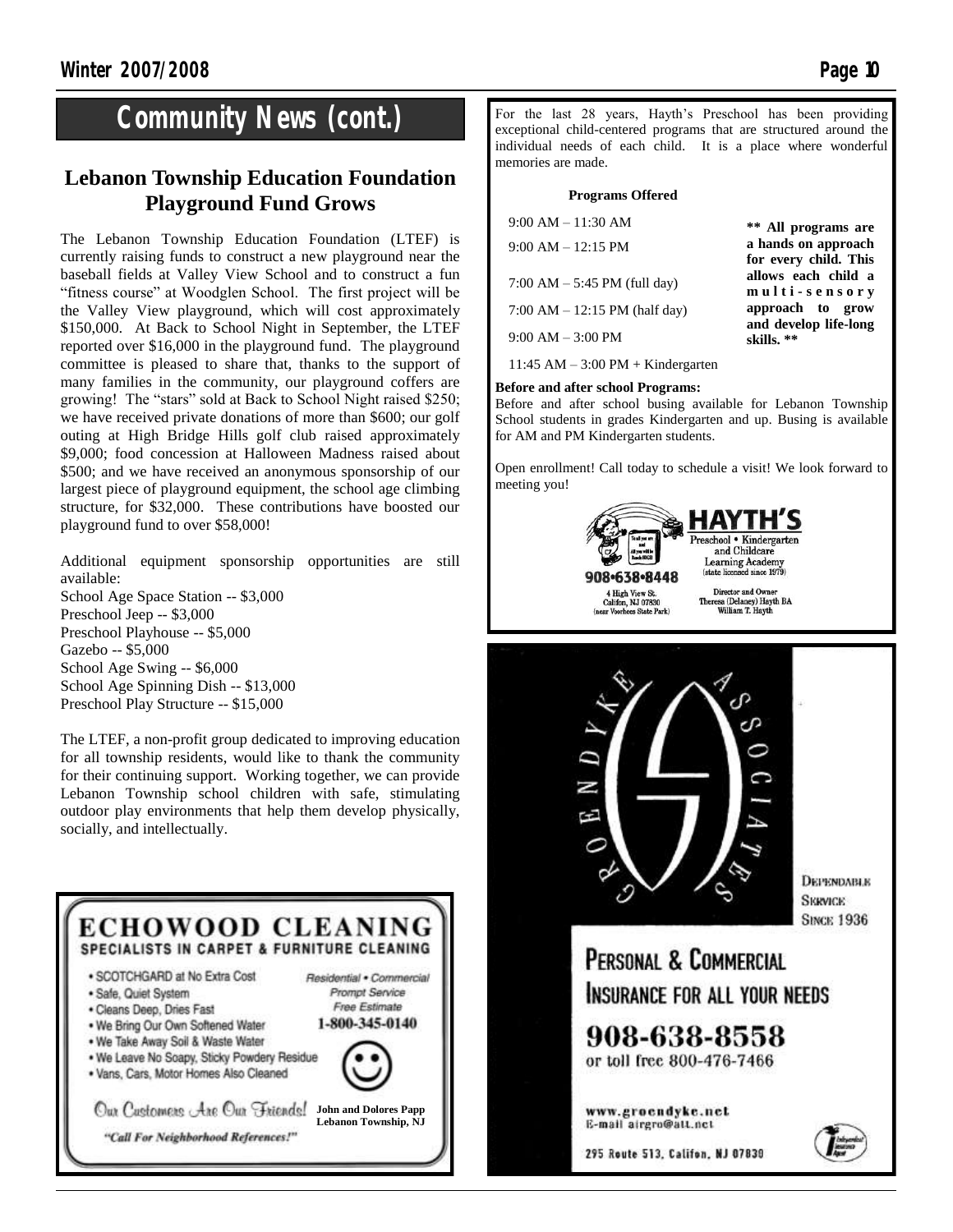|                                                                                       | Township                        |  |  |
|---------------------------------------------------------------------------------------|---------------------------------|--|--|
| <b>TOWNSHIP COMMITTEE</b>                                                             |                                 |  |  |
| Mayor - Ed Post                                                                       | $(908) 832 - 6930$              |  |  |
| Deputy Mayor - George Piazza                                                          | $(908) 638 - 1104$              |  |  |
| Francis Monahan                                                                       | (908) 537-2412                  |  |  |
| Patricia Schriver                                                                     | $(908) 832 - 7066$              |  |  |
| Jay D. Weeks                                                                          | $(908) 832 - 7155$              |  |  |
| <b>MEETINGS</b><br>Meetings held at the Municipal Building unless otherwise specified |                                 |  |  |
| $7:00$ PM 1st $\&$ 3rd Wed<br><b>Township Committee</b>                               |                                 |  |  |
| <b>Board of Health</b>                                                                | 6:30 PM 1st Wed as needed       |  |  |
| Planning Board                                                                        | 7:00 PM 1st and 3rd Tues        |  |  |
| Board of Adjustment                                                                   | 7:30 PM 4th Wed                 |  |  |
| Environmental<br>Space<br>and<br>Open<br>Commission                                   | 7:00 PM 1st Mon                 |  |  |
| Park Committee                                                                        | 7:30 PM 2nd Mon                 |  |  |
| <b>Agricultural Advisory Board</b>                                                    | $7:00$ PM $2nd$ Mon             |  |  |
| <b>Recreation Commission</b>                                                          | 7:00 PM 3rd Thurs               |  |  |
| Library Committee                                                                     | 7:30 PM 2nd Wed at the Library  |  |  |
| Historians                                                                            | 7:30 PM 1st Thurs at the Museum |  |  |

|                                         | <b>FIRE - POLICE - FIRST AID</b> |                    |  |  |
|-----------------------------------------|----------------------------------|--------------------|--|--|
| <b>Police Emergency</b>                 |                                  | 911                |  |  |
| Police Dispatch                         |                                  | $(908)$ 638-8515   |  |  |
| Chief. Pam Schell                       |                                  | $(908)$ 638-8516   |  |  |
| Police Office Manager, Kathy Goracy     |                                  | $(908)$ 638-8516   |  |  |
| <b>First Aid Squad Emergency</b>        |                                  | 911                |  |  |
| Squad Captain, Ken Ader                 |                                  | $(908) 638 - 0549$ |  |  |
| <b>Fire Department Emergency</b>        |                                  | 911                |  |  |
| Chief, Warren Gabriel                   |                                  | $(908) 537 - 2838$ |  |  |
| Fire Official, Gary Apgar               |                                  | $(908) 537 - 6670$ |  |  |
| Burning Permits, Bob Dove               |                                  | $(908) 689 - 7771$ |  |  |
| <b>Office of Emergency Management</b>   |                                  |                    |  |  |
| Coordinator, Paul R. Jones              |                                  | $(908) 537 - 2850$ |  |  |
| <b>North Hunterdon Municipal Court</b>  |                                  | (908) 735-7775     |  |  |
| <b>SCHOOLS</b>                          |                                  |                    |  |  |
| Valley View School                      | Grades $K - 4$                   | (908) 832-2175     |  |  |
| Woodglen School                         | Grades $5 - 8$                   | $(908) 638 - 4111$ |  |  |
| Grades $9 - 12$<br>Voorhees High School |                                  | $(908)$ 638-6116   |  |  |

| <b>TOWNSHIP CONTACTS</b>                                                                                                                            |                    |                      |                                                                   |
|-----------------------------------------------------------------------------------------------------------------------------------------------------|--------------------|----------------------|-------------------------------------------------------------------|
| Township Clerk & Registrar of Vital Statistics                                                                                                      | Karen Sandorse     | (908) 638-8523 x11   |                                                                   |
| Deputy Clerk & Dog Licensing Agent                                                                                                                  | Kimberly Jacobus   | $(908)$ 638-8523 x10 |                                                                   |
| <b>Tax Collector</b>                                                                                                                                | Mary Hyland        | (908) 638-8523 x15   | Hours: Mon & Wed 8:00 AM - 4:30 PM                                |
| Treasurer                                                                                                                                           | Julia Gambert      | (908) 638-8523 x19   | Hours: Wed & Fri 8:00 AM - 4:30 PM                                |
| Assessor                                                                                                                                            | Mary Mastro        | (908) 638-8523 x17   | Hours: Tues & Wed $8:00$ AM $-4:30$ PM and by appointment         |
| Planning Board Clerk & Board of Adjustment Secretary                                                                                                | Gail Glashoff      | (908) 638-8523 x22   |                                                                   |
| Zoning Officer                                                                                                                                      | William Skene      | (908) 638-8523 x20   | Hours: Mon $1:00 \text{ PM} - 3:00 \text{ PM}$ and by appointment |
| <b>Lost Dogs</b>                                                                                                                                    | Judy Dunlap        | $(908) 537 - 2678$   |                                                                   |
| Hunterdon Humane Animal Shelter                                                                                                                     |                    | $(908)$ 996-2525     |                                                                   |
| Department of Public Works                                                                                                                          | Paul R. Jones      | $(908) 537 - 2850$   |                                                                   |
| Library Committee & Memorial Park Committee                                                                                                         | Art Gerlich, Chair | $(908) 638 - 4331$   |                                                                   |
| <b>Recreation Commission</b>                                                                                                                        | Karen Newman       | $(908) 638 - 4332$   |                                                                   |
| <b>Memorial Garden</b>                                                                                                                              | Eva Burrell        | (908) 537-2424       |                                                                   |
| <b>Recycling Committee</b>                                                                                                                          | Jan Gibas          | $(908)$ 638-4784     |                                                                   |
| Webmaster & Newsletter                                                                                                                              | Karen Newman       | $(908)$ 638-4332     | Email information to karennewman@embarqmail.com                   |
| <b>Bunnvale Library</b>                                                                                                                             |                    | $(908)$ 638-8884     | Hours: Wed 1:00 - 8:00 PM, Thurs - Sat 10:00 AM - 5:00 PM         |
| Township of Lebanon Museum at New Hampton                                                                                                           |                    | $(908) 537 - 6464$   | Hours: Tues & Thurs $9:30 AM - 5:00 PM$ , Sat $1:00 - 5:00 PM$    |
| Hunterdon County Transfer Station                                                                                                                   |                    | $(908)$ 236-9088     |                                                                   |
| Hunterdon County Board of Health                                                                                                                    |                    | $(908) 788 - 1351$   |                                                                   |
| Construction Office, Christy Hoffman Farm, 108 Rt 512, Califon, NJ 07830                                                                            |                    | (908) 832-5552       | Hours: Mon - Fri 8:30 AM - 4:00 PM                                |
| For scheduling use of the Municipal Building Meeting Rooms or reserving the Memorial Park Pavilion, contact the Municipal Building at 638-8523 x10. |                    |                      |                                                                   |

## Directory